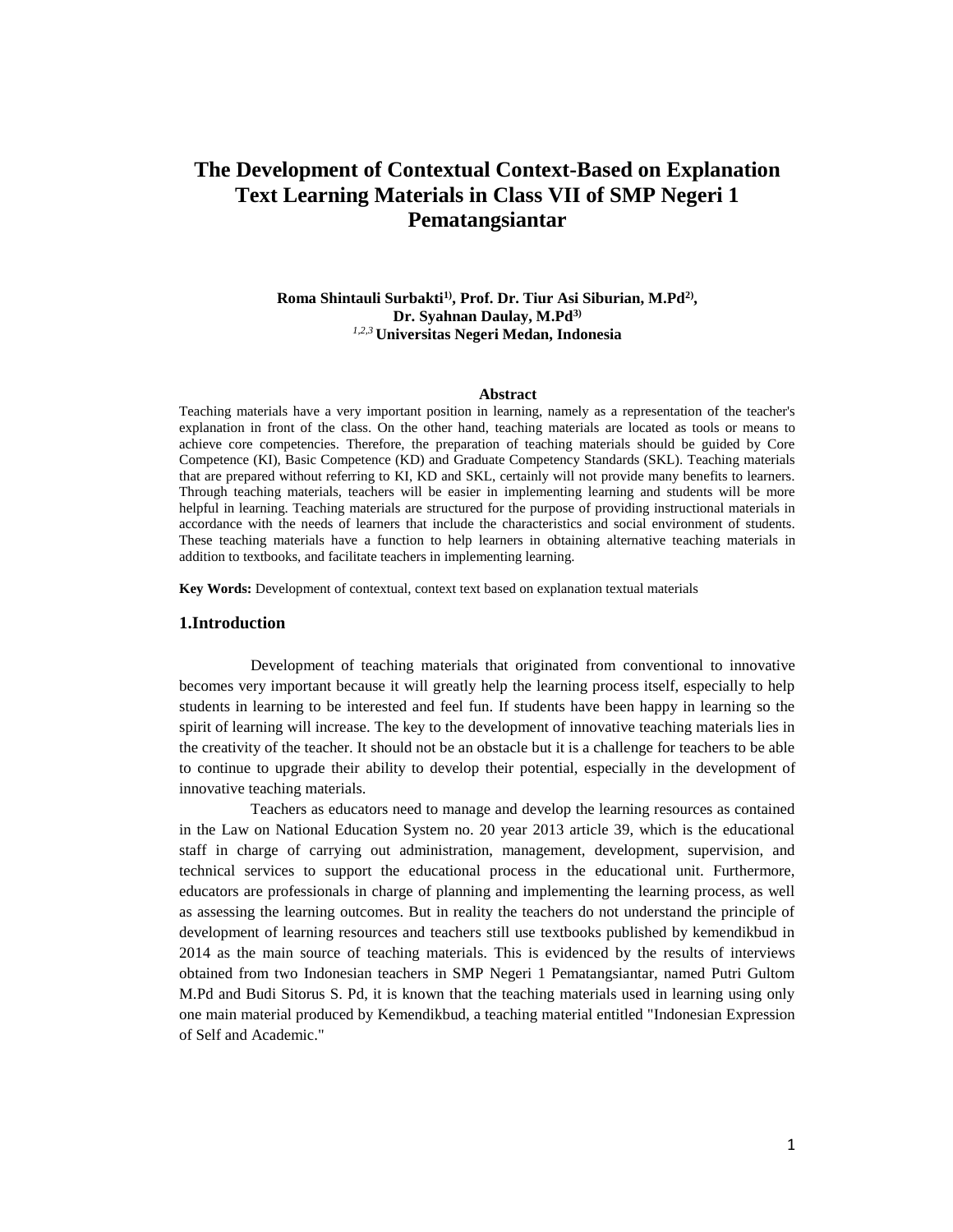The use of textbooks should be able to motivate and attract students' attention. Students will be easier to learn by using textbooks, when students do not understand or lack understanding of the explanation submitted by the teacher then, the only way that students do is read a textbook. In fact, the textbooks used by students so far still make them confused in understanding them. This is stated also by Wena (in Lubis et al, 2015: 18), the provision of quality textbooks is still very poor, the textbooks used emphasize more on the mission of the delivery of knowledge or facts alone. The authors of textbooks are less concerned about how the book is easy to understand and not boring, so that the students' learning motivation is reduced, the completion of student tasks is not according to the time specified and the student test results also show low value. Therefore, it is very important to create a teaching material that is easy to understand and appeals to students.

#### **Problem Formulation**

The formulation of the problem in this research is as follows.

1. Is the relevant contextual-based learning method used in writing explanatory text on the students of class VII of SMP Negeri 1 Pematangsiantar?

2. How is the result of the development of teaching materials writing context-based explanatory text on the students of class VII SMP Negeri 1 Pematangsiantar?

3. Why the teaching materials to write explanatory text developed by using contextual-based learning method on the seventh grade students of SMP Negeri 1 Pematangsiantar?

# **Teaching Materials**

 Teaching materials is one source of learning is very instrumental in the learning process. Majid (2011: 173) stated that "teaching materials are all forms of materials used to help teachers / instructors in carrying out teaching and learning activities." The same opinion is also stated by Hamdani (2011: 120), "teaching materials are all Form of material or material systematically arranged that is used to assist teachers or instructors in carrying out teaching and learning activities so as to create an environment or atmosphere that allows students to learn. "Another opinion (quoted in Hamdani, 2011: 120)," they are required for planning And review upon training implementation. "Teaching materials are information, tools, and texts that teachers or instructors need for planning and reviewing the implementation of learning.

### **Modules For Subjects**

 Prastowo (2015: 106), "the module is basically a teaching material systematically arranged in a language that is easily understood by learners according to their age knowledge level, so that they can learn independently with the help or minimal guidance of learners." Daryanto (2013: 9), states that the module is one form of teaching materials that are packaged in a systematic and complete, in which contains a set of planned learning experience and is designed to help learners master specific learning objectives. Through the module students can be able to measure their own level of knowledge on the material discussed in each one module unit, so that when it has mastered it, then they can continue on one unit of the next level module. Teaching materials to be composed of printed material that is the module. According to Sani (2014: 184), in general learning with the module system will involve several components, including: (1) sheets of learners activities; (2) worksheets; (3) worksheet key; (4) social sheet; (5) answer sheets and (6) key answers. The components are packed in the following module format.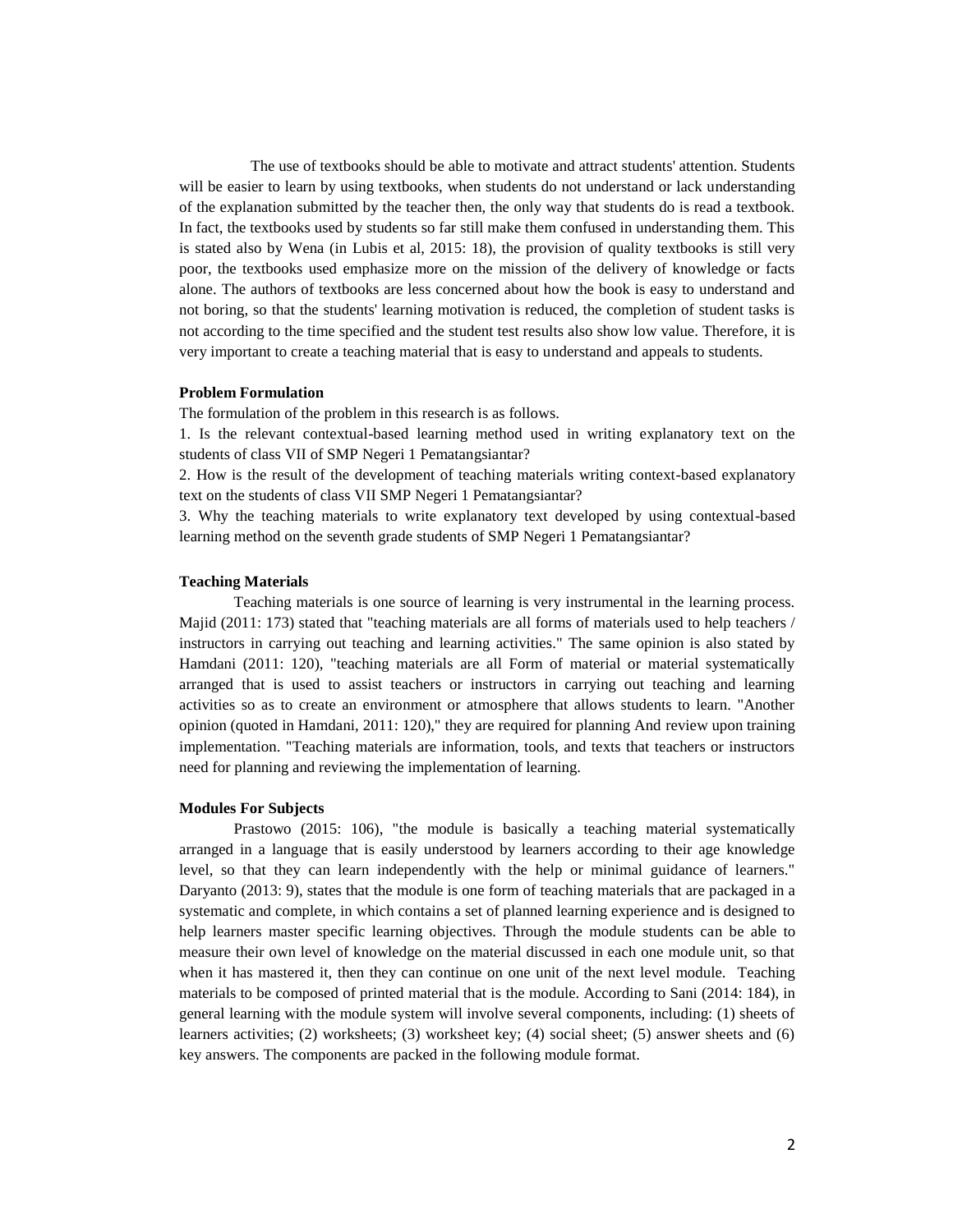1) Introduction, contains general descriptions, such as the material presented, the knowledge, skills and attitudes to be achieved after learning, including the initial skills that must be possessed for studying the module.

2) Learning Objectives, contains the specific learning objectives that learners must achieve, after studying the module. This section also describes the ultimate goals and conditions to achieve the goal.

3) Preliminary Tests, used to establish learners' positions and know their initial abilities, determine where learners should start learning, and whether or not it is necessary to learn the module.

4) Learning Experience, contains material details for each specific learning objective, and comes with a formative assessment instrument that can be used for feedback to learners about the learning objectives it achieves.

5) Learning Resources, contains about learning resources that can be traced and used by learners.

6) Final Test, the instrument of initial test sources, but more focused on the final goal of each module.

#### **Benefits of Using Modules as Teaching Materials**

 Sani (2014: 185-186), there are several benefits of teaching using modular teaching materials for learners and teachers, among others, as follows.

Advantages of teaching modules for learners

1) There is feedback (feedback). Modules provide a lot of feedback and immediately so that learners can know the results of learning. Errors can be corrected to continue mastering the next material.

2) Mastery mastery. Each learner gets the opportunity to achieve complete learning and get the highest score if mastering the learning materials completely. When the material is fully mastered, learners have a solid foundation for new lessons.

3) Objectives of learning are clear. The modules are structured in such a way that the objectives are clear, specific and achievable to learners. If the goal is clear enough, learners can be directed to achieve it immediately.

4) Increase motivation to learn. Self-directed learning with regular steps that enable learners to master the necessary knowledge or skills can generate strong motivation to try their best.

5) Flexibility to learn. Learning module systems can be tailored to the characteristics of learners are diverse, among others related to the speed of learning, how to learn, and subject matter.

6) Allows cooperation. Learning module systems reduce or eliminate competition among learners because all learners can achieve the highest results without the need to compete.

7) Remedial teaching. Learning module systems deliberately provide an opportunity to remedial, ie fix the weakness, mistakes or shortcomings of learners and found themselves by the learners based on continuous self-evaluation.

#### **Writing Text Explanation**

 Writing is an activity done by the author to pour all ideas into the form of words in the form of writing. According to Tarigan (2008: 22), "writing is to derive or represent graphic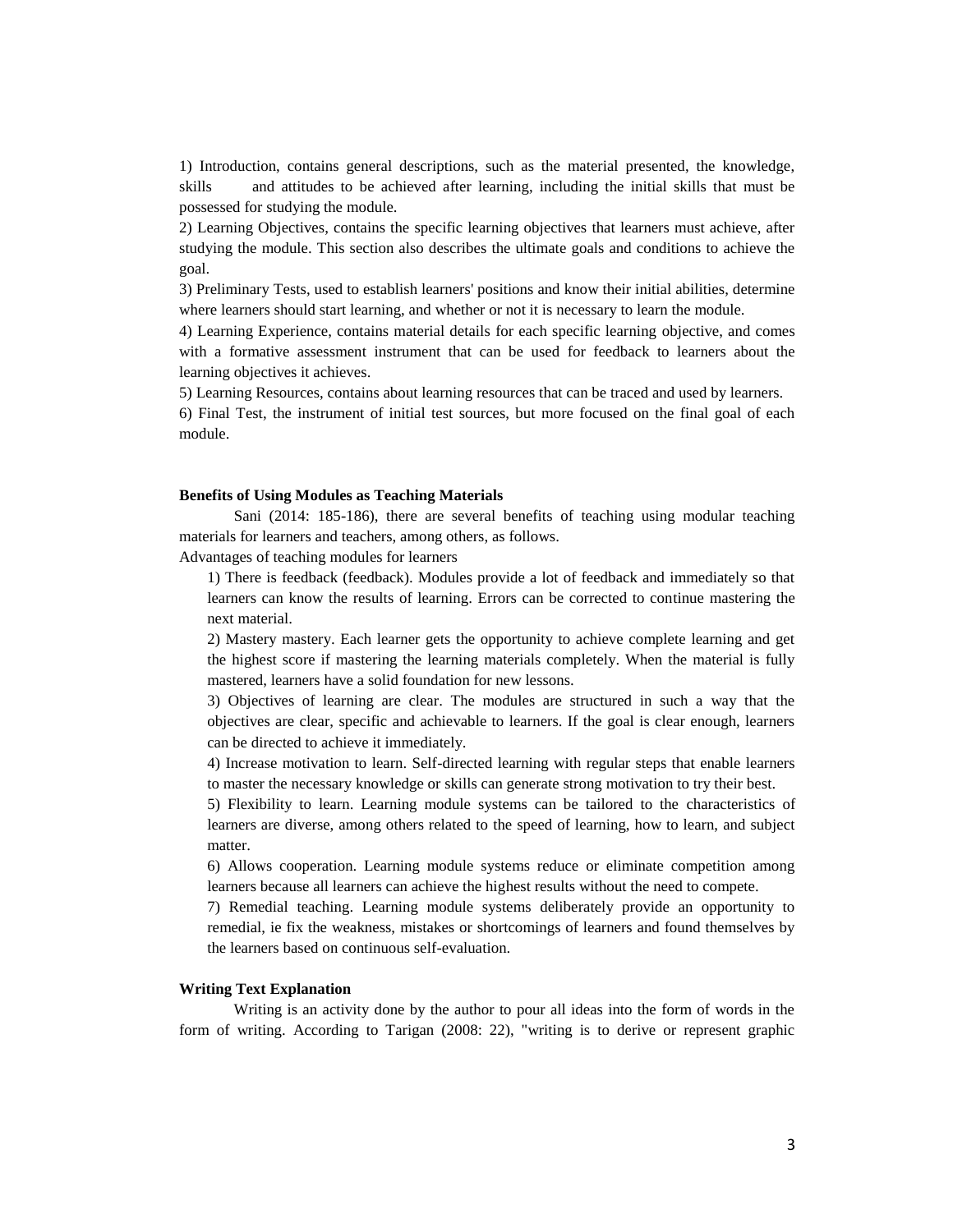representations depicting a language that a person understands, so that others can read the graphic symbols if they understand the language and graphic representations."

Kamehameha Schools (2007: 2), "Writing is a unique endeavor of the same individual and individual can use different methods to express himself or herself. Through writing students can develop their thinking skills into writing in their own way.

Based on the above understanding can be concluded that writing is pouring, and express all ideas possessed by students into the form of writing, so the message conveyed in a post can be understood by the reader.

The text in the Curriculum 2013 is not interpreted as a form of written language. The text is a complete expression of the human mind in which there is a situation and context). According to Halliday (in Muchtar, 2012: 89), "the text as a product is a text which is seen as a result which can be expressed by certain terms

 Priyatni (2014: 82), the purpose of the explanatory text to explain the process of formation or activity related to natural, social, scientific, or cultural phenomena. An explanatory text comes from the authors' questions concerning 'why' and 'how' a phenomenon occurs.

The purpose of the explanatory text according to Blake Education (2006: 50), on the following excerpt.

An explanation is written to explain how and why something in the world happens. It is about actions rather than about things. Explanations play a valuable role in building and storing our knowledge. Technical and scientific writing are often expressed in this form. When writing explanations we establish that the phenomenon exists and then explain why or how this came about. The writer should acquire a great deal of content knowledge before beginning the explanation.

## **Contextual Based on Learning Method**

 Contextual learning model is a model that seeks to make students active in exploring students' self-abilities by learning the concepts as well as applying them and relating them to the real world around the student's environment. Along with that, Elaine B. Jhonson (in Rusman, 2012: 187) suggests that contextual learning is a system that stimulates the brain to form patterns that embody meaning. Furthermore, Elaine says that contextual learning is a learning system that fits with the brain that produces meaning by linking the academic content to the context of the student's daily life. This is what underlies that the contextual teaching and learning model is good for teachers to apply in learning. As we know, so far the usual teacher learning is still conventional, monotonous, and still focused on the teacher alone. So that students do not have meaningful learning experiences, and are excluded from directly involved in problem solving provided by teachers in the learning process. Thus, elementary school students tend to be especially quiet, sometimes drowsy, lack of enthusiasm in attending classes or saturated.

Sanjaya (2010: 167), there are considerations that must be considered in designing and developing student learning experience, namely:

1) In accordance with the Objectives and Competencies to be Achieved

Goals are the main components that a learning designer must think about. To achieve the goal of enabling students to name specific data or facts, the learning experience can be designed by simply listening and reading.

2) Subject to Material Type or Learning Material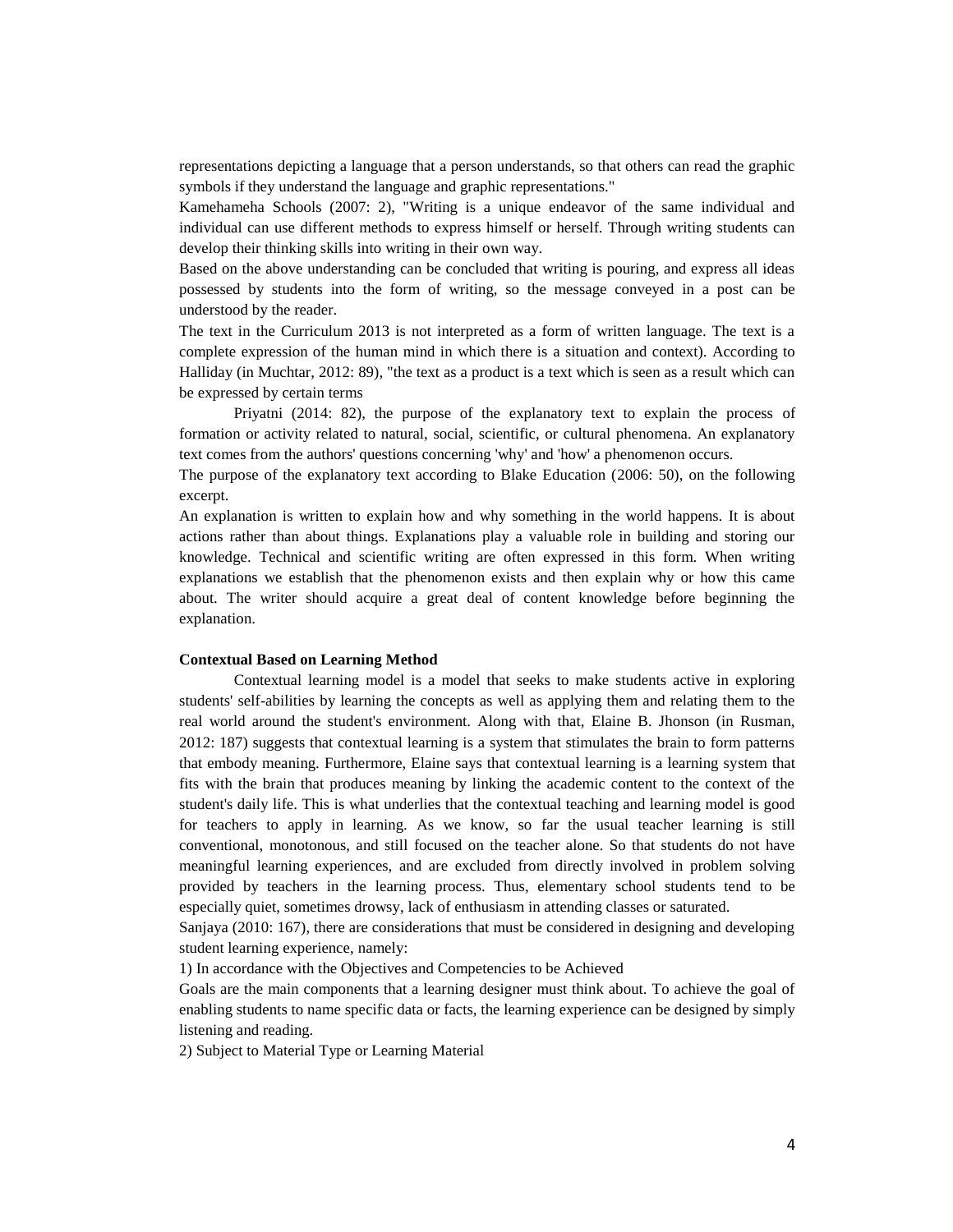Learning experiences that are planned and designed, must pay attention to the characteristics of the subject matter both seen from the complexity of the material and packaging.

3) Availability of Learning Resources

A learning designer in determining the learning experience should also take into account the availability of a usable learning resource. For example, a learning experience through reading a book will be effective, when the book is adequately available.

4) Learning Experience Must Be In accordance with Student Characteristics

Conditions and characteristics of students is one of the considerations that must be considered, both concerning the interests and talents of students, the tendency of learning styles and basic skills possessed by students.

General principles of choosing a student experience according to Ralph W. Tyler (in Sumiati and Asra, 2016: 174), namely:

1) For the purpose to be achieved the student must have a learning context that provides an opportunity for him to practice the type of behavior intended in the goal.

2) The learning context should be able to give satisfaction to the students through the implementation or appearance of behavior as desired in the goal. This can be achieved by choosing forms of learning experience that guide students using the best way of displaying that form of behavior,

3) The learning context must be within the limits of the likelihood that the student can be seen actively in the process of acquiring it.

4) Many learning contexts can be used to achieve a goal. This learning experience will be selected so that certain criteria can be chosen and deemed most suitable to be implemented.

5) Learning contexts should be pursued to achieve a kind of behavior in purpose, while simultaneously giving students the possibility of developing other abilities.

#### **2,Research Method**

Research methodology is the general strategy used to collect the data and analyze the data that needed to solve the problem formulated. In this chapter, researcher discusses about Design of Research, Population and Sample, The instrument of collecting data, The Technique of Collecting Data, and The Technique of Analyzing Data.

 This research was conducted in SMP Negeri 1 Pematangsiantar in grade VII students. The implementation of the research was conducted in March 2017 until May 2017.

 This research uses the Research and Development (R & D) method of Sugiyono (2010: 407), explains the method of penenlitian and development is a research method used to produce a specific product and test the effectiveness of the product. R  $\&$  D is a deliberate, systematic, aimed / directed method of research to find, formulate, improve, develop, produce, test the effectiveness of certain, superior, new, effective, efficient products, models, , Productive, and meaningful. This method of research refers to the Borg & Gall model with little adaptation in the context of the study.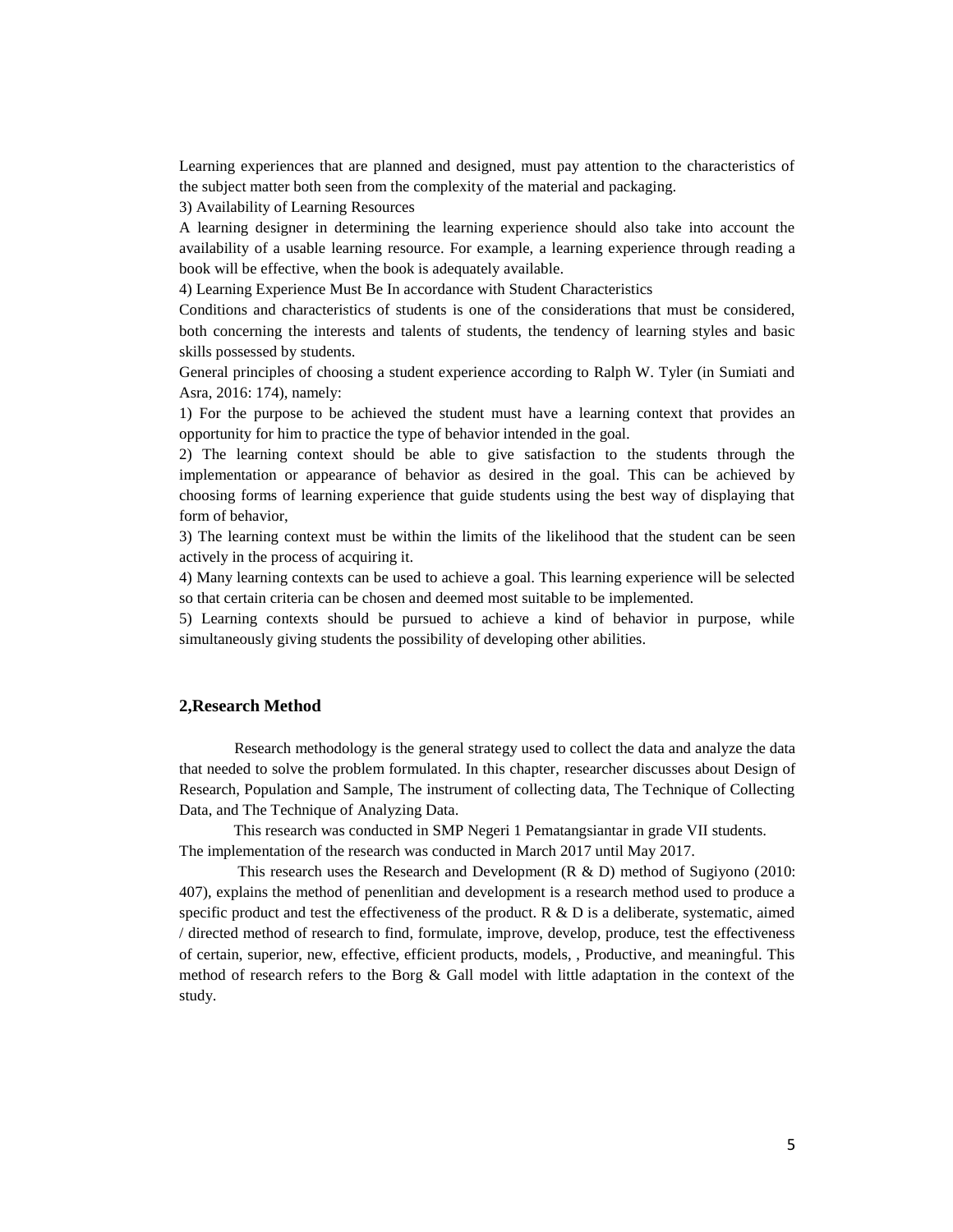### **Needs Analysis of Teachers and Students**

 At this stage, the analysis of the needs of teachers and students on the study of explanatory text. At this stage will be done by conveying questionnaires related to the learning of writing text eksplanasi that had been done and wanted by teachers and students. Before the questionnaire is submitted, first tested its validity to a competent expert. (2) whether the form of difficulty, (3) whether the teacher still uses conventional methods or lectures, (4) whether the teacher has used teaching learning materials writing explanatory text , (5) whether the teacher has utilized teaching explanatory text learning materials. Questionnaires for students are asked questions such as (1) whether the teaching of explanatory text has been fun, (2) whether the students' difficulties in explanatory text learning, (3) whether the teacher uses teaching materials, (4) whether the teaching materials are needed. The results of this needs analysis serve as a reference in the development of learning module text eksplanasi. Thus, the explanatory text learning module meets the needs of the field.

## **Data Collection Technique**

 Data obtained from this research are qualitative and quantitative data. Qualitative data in the form of responses and suggestions of improvements from lecturers, teachers and students to the learning material of Indonesian language obtained from the answer questionnaire containing the standard of textbook assessment from BSNP. While the quantitative data obtained from the results of experiments and learning innovations used by teachers.

The data collection technique begins with searching for standardized text materials that have been standardized, then set one of them for adoption and development of learning innovation. Furthermore, teaching materials dikembangkab to fit used to teach the subjects contained in the teaching materials text class VII explanation. Analyze Indonesian teaching materials that have been developed using feasibility analysis instruments of content, language, presentation and kegrafikan to expert validators (lecturers and teachers of Bahasa Indonesia). Next do an experimental test of Bahasa Indonesia materials that have been innovated to class VII students at the school where the research.

# **3. Data Analysis Amd Findings**

 Research and development is conducted with the aim to produce a product in the form of teaching materials text explanation as well as test the effectiveness of products that can be utilized students of Class VII SMP Negeri 1 Pematangsiantar as one to improve the quality of learning. Therefore, the process of research and development is done and started with several stages, among others (1) Conducting preliminary study through observation and literature study. From the result of observation, it is found that students really need instructional materials in the form of module. (2) Design the product to produce the initial product of teaching materials. (3) Develop teaching materials. This activity includes introductory, SK and KD, learning activities, and bibliography (4) The design of learning activities includes learning materials, summaries, tests, and answer keys. (5) Perform validation and revision, this activity includes product evaluation to know the advantages and disadvantages regarding the quality of the content and design done by the material experts and design experts. From the evaluation results will be used as material for product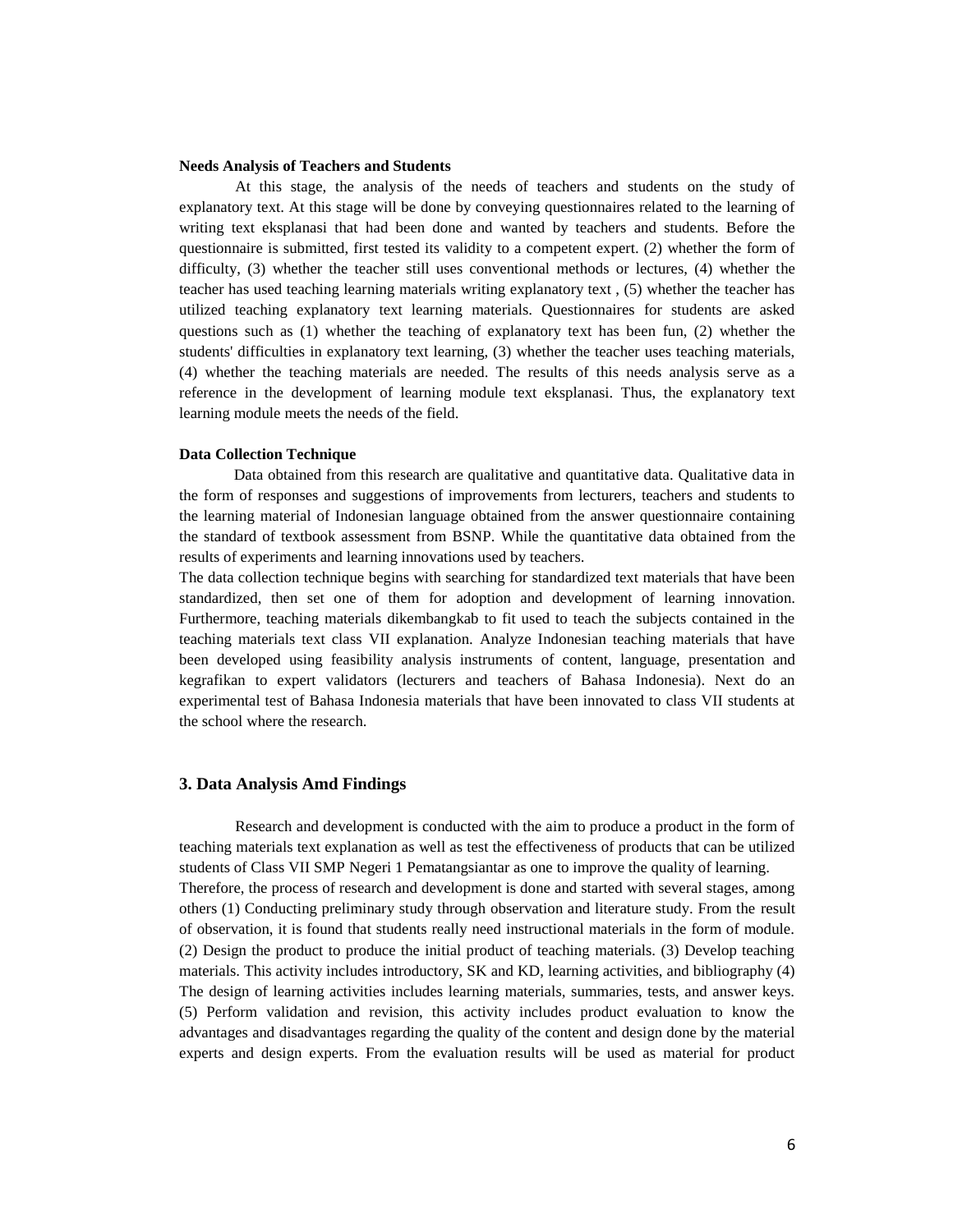revision. (6) Conducting individual trials, small group trials, and field trials are limited so as to produce instructional materials in the form of explanatory text module for grade VII students of SMP Negeri 1 Pematangsiantar which is suitable to be used.

The validation results of the material experts in the development of complex explanatory text materials for students indicate that the feasibility of teaching material components with an average of 92.50 on very good criteria and the feasibility of material substance with an average of 94.54 on very good criteria. Thus, explanatory text material in the form of modules developed as a whole is included in the criteria of "very good".

The validation results of the design expert on the design feasibility in the development of teaching materials in the form of explanatory text module for the developed students shows that the module size has a 100% average percentage on very good criteria, the module cover design with an average of 88.89% on very criteria Well, and the design of the module contents with an average of 82.89% on very good criteria. The average percentage result of the overall sub-component of the feasibility assessment is 87.00% with the criteria of "excellent". Thus, the feasibility of the design of text materials in the form of explanation developed module can be used as a design pattern that will be used students.

Results of data obtained from the teacher, states that the teaching materials in the form of explanatory text module for class XI students developed in accordance with the assessment indicators in the overall statement with an average of 90.81% on the criteria of "very good". This is in accordance with the results of research Gagne (1979) which states that the best teaching materials in the world will not fulfill its function and role if the teaching materials are not liked by a teacher.

The data obtained from the students that the teaching materials in the form of complex explanatory text modules developed in accordance with the assessment indicators in the overall statement show that (1) the average percentage of individual testing is 82.32% with the criteria of "very good" (2) the average percentage of small group trials is 91.27% with "very good" criteria, and (3) the average percentage of the limited field group test is 94.04% with the "excellent" criteria. Data on student response to modules developed increased by 8.95% from individual trials to small group trials, and an increase of 2.77% from small group trials to trial of limited field groups.

According to Belawati (2003: 110) a teaching material is considered final after showing satisfactory results in achieving the goals that have been determined. For this purpose, it is necessary to test the product on the learning process to know the effectiveness of the product. To see the effectiveness of the product conducted analysis of learning outcomes in 32 students taught by using teaching materials developed and compared with the results of learning that students are taught with textbooks. Based on the analysis, the average score on basic competence using complex explanatory text material is higher with the number of 2375 with an average of 74.22% compared to the average score of the students before using the teaching materials in the form of modules which amounted to 2010 with an average of 62, 81. So it can be stated that there are differences in learning outcomes between students using explanatory text materials in the form of modules on using textbooks and concluded that the instructional materials of effective development and feasible use as a source of learning.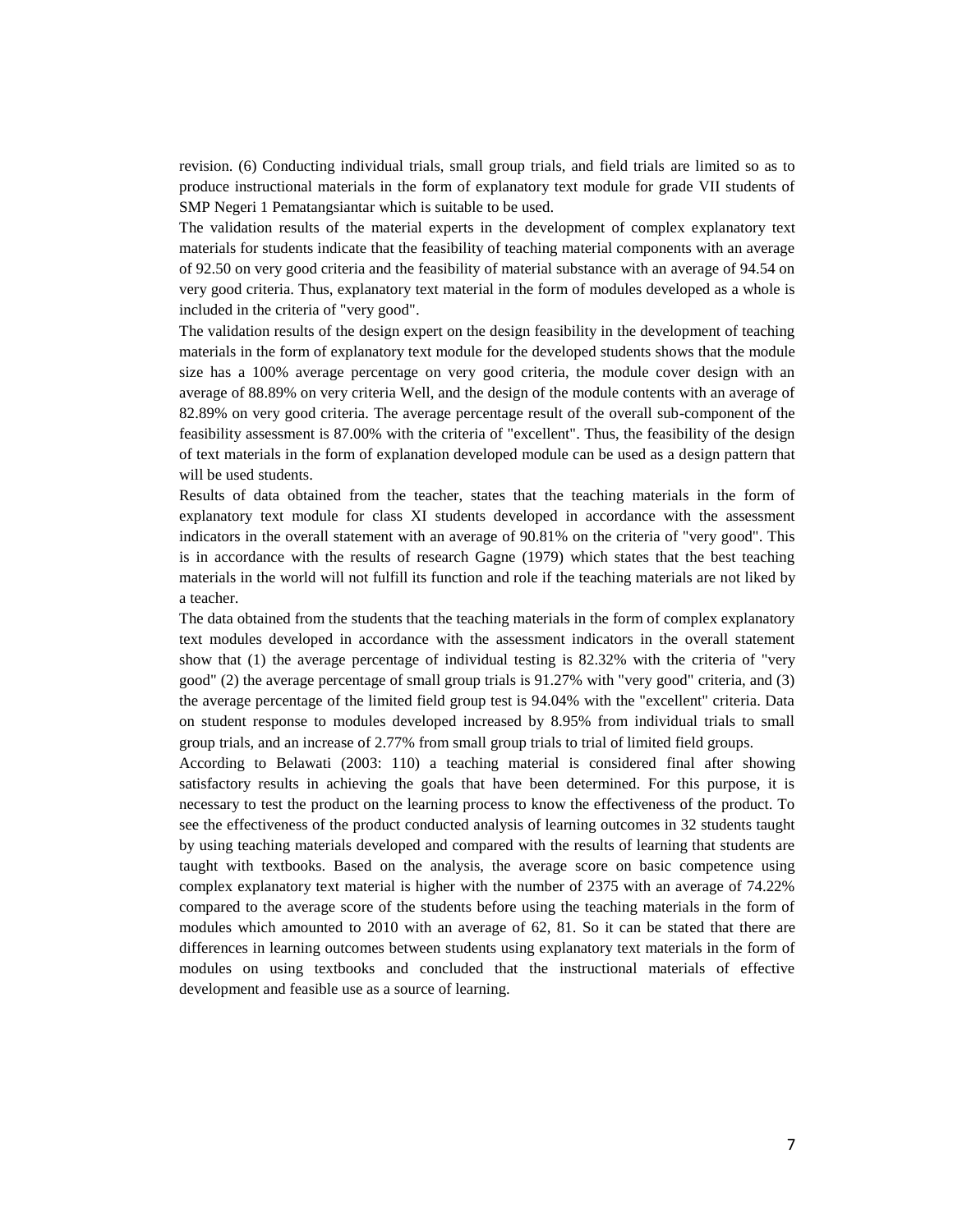

## **4. Conclusion**

Based on the conclusions and findings in the research of development of complex texts that have been tested have complex implications used by teachers and students in the learning process. The implications are as follows:

1. Teaching materials that are developed will give a practical contribution, especially in the implementation of the learning process for teachers, where these teaching materials as additional teaching materials to provide convenience in delivering the taught material. Teaching and learning activities will also become more interesting and fun for students at school.

2. To enrich and increase the repertoire of science in order to improve the quality of learning, especially related to the development of teaching materials in the form of complex explanatory text module.

3. Teaching materials developed can be used as a means to help or facilitate students to understand complex text eksplanasi, so it can be applied in everyday life.

#### **REFERENCES**

Bellawati, T.2003. Pengembangan Bahan Ajar.Jakarta: Universitas Terbuka. Prastowo,Andi.2011.Panduan Kreatif Membuat Bahan Ajar Inovatif Jogjakarta: DIVA Press Sanjaya, Wina. 2008. *Perencanaan dan Desain Sistem Pembelajaran*. Jakarta: Kecana Prenada Media Grup.

Sofan dan lif.2011. Konstruksi Pengembangan Pembelajaran. Jakarta: Prestasi Pustakarya.